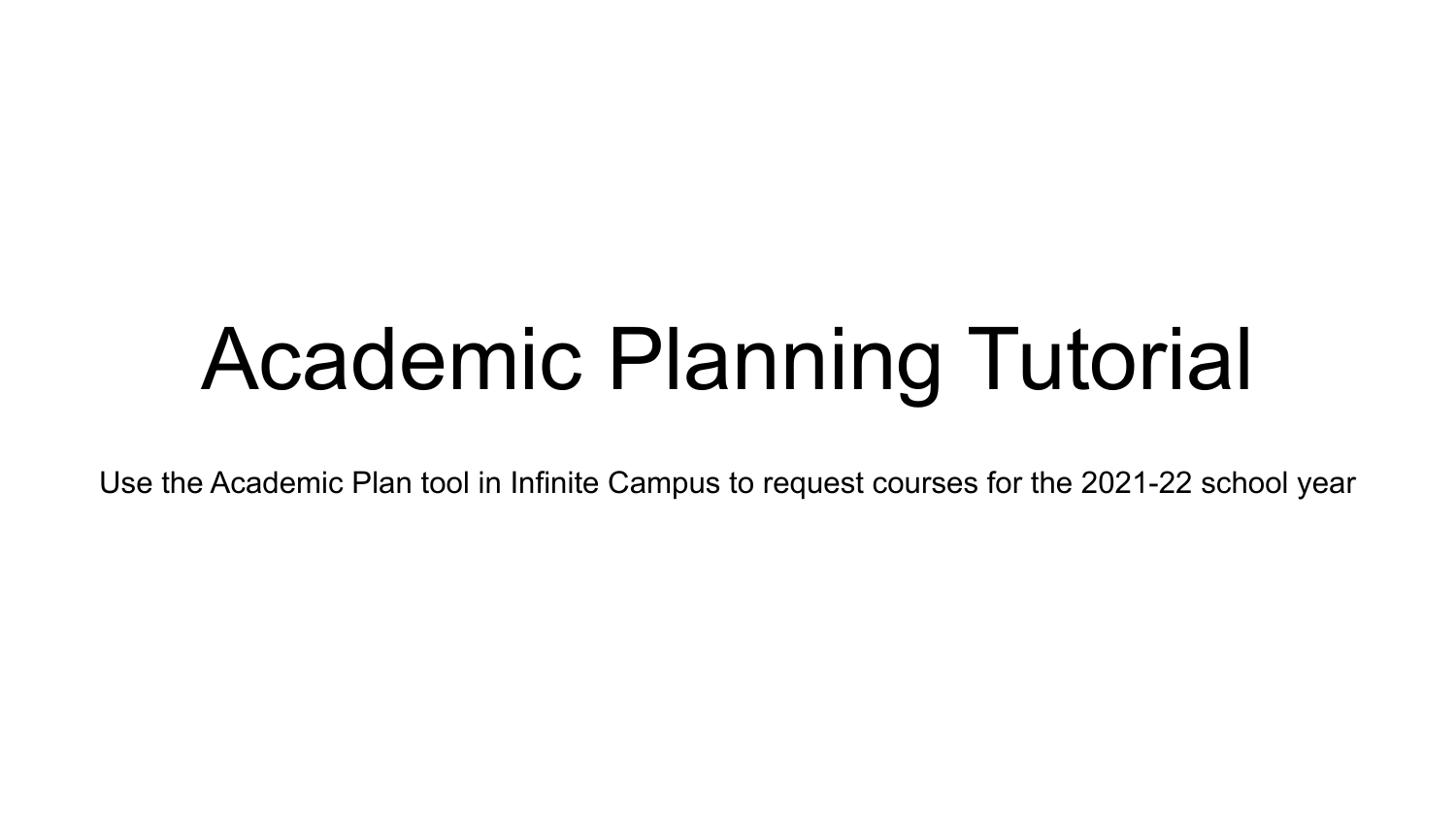### Visit the Academic Plan Page

|          | Infinite Com              |                                                                                                                                                                                                           |  |  |  |
|----------|---------------------------|-----------------------------------------------------------------------------------------------------------------------------------------------------------------------------------------------------------|--|--|--|
|          |                           | <b>Academic Plan</b>                                                                                                                                                                                      |  |  |  |
| Today    |                           | Warning: We've detected you are accessing this page with a mobile device or a low display resolution. We highly recommend accessing this tool using a computer for the best experience.                   |  |  |  |
| Calendar |                           | Choose an Academic Plan: Joliet Township Graduation Plan (Graduation) v                                                                                                                                   |  |  |  |
|          |                           | This is our Joliet Township High School graduation program for all students. If you meet all of the academic requirements mapped out in this plan you will receive at Joliet Township High School diploma |  |  |  |
|          | Assignments               | V Post Grad Plans Four Year Public<br>Post Grad Location In-State<br>v                                                                                                                                    |  |  |  |
| Grades   |                           | Proceed                                                                                                                                                                                                   |  |  |  |
|          |                           |                                                                                                                                                                                                           |  |  |  |
|          | <b>Grade Book Updates</b> |                                                                                                                                                                                                           |  |  |  |
|          | Attendance                |                                                                                                                                                                                                           |  |  |  |
| Schedule |                           |                                                                                                                                                                                                           |  |  |  |
|          |                           | Go to the Academic Plan tab in Infinite Campus and click on the                                                                                                                                           |  |  |  |
|          | Academic Plan             | "Proceed" button. You may see a warning about a mobile or low display                                                                                                                                     |  |  |  |
|          | <b>Documents</b>          | resolution, even if you are on a computer.                                                                                                                                                                |  |  |  |
|          | <b>Message Center</b>     |                                                                                                                                                                                                           |  |  |  |
|          |                           |                                                                                                                                                                                                           |  |  |  |
| More     |                           |                                                                                                                                                                                                           |  |  |  |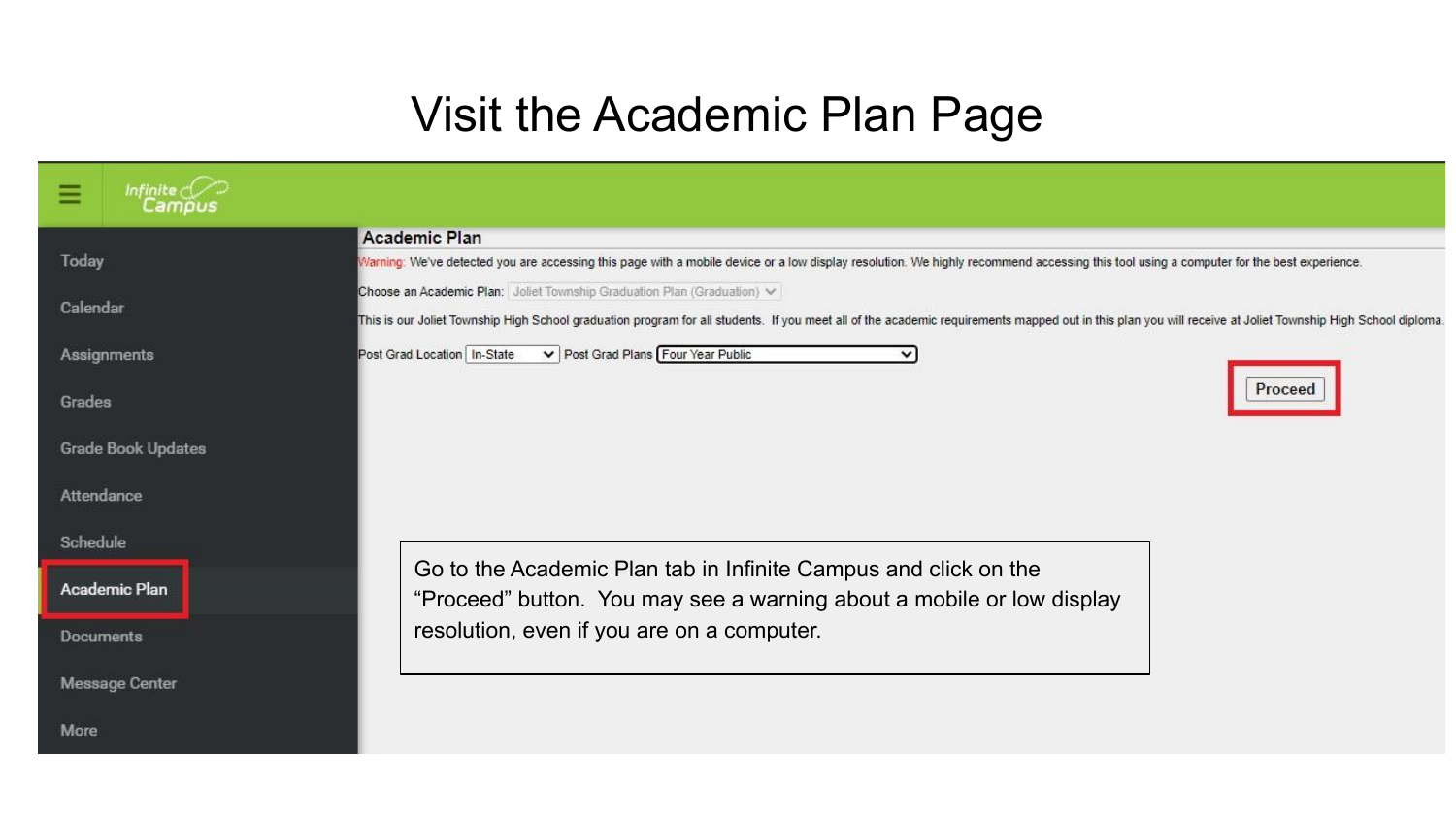### The Academic Plan Toolbar



- Use the Save button to save your changes.
- The Course Plan Report will give a printable version of your current Academic Plan
- The Progress Report will show all credits that were earned, are in progress, or have been planned
- The Course Catalog will provide information on any course including grades eligible to take the class, any prerequisite courses, and a description of the material covered by the course.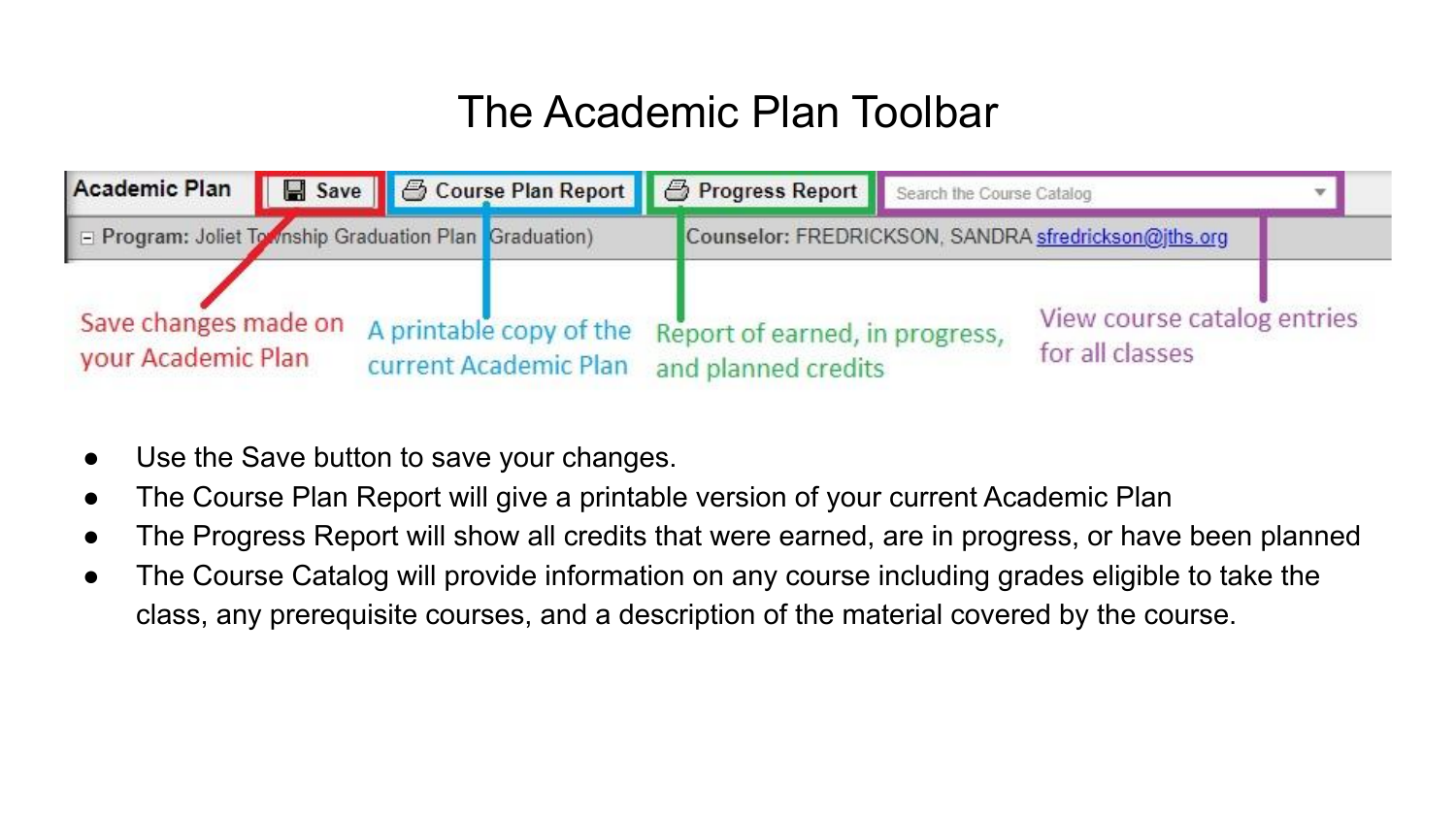### The Planner Tool

| <b>English (4.00 / 4.00)</b>        |                                 |                                          |                     |                                           |
|-------------------------------------|---------------------------------|------------------------------------------|---------------------|-------------------------------------------|
| 1.00 / 1.00                         | 1.00 / 1.00                     | 1.00 / 1.00                              | Completed or In     | 1.00 / 1.00                               |
| 0422F1 English 1 Hon - 0.50         | 04311 English 2 Hon - 0.50      | 04401 AP English 3 Lang &<br>Comp - 0.50 | Progress classes    | → 04491 AP English 4 Lit &<br>Comp - 0.50 |
| 0422F2 English 1 Hon - 0.50         | 04312 English 2 Hon - 0.50      |                                          |                     |                                           |
|                                     |                                 | 04402 AP English 3 Lang &<br>Comp - 0.50 |                     | 04492 AP English 4 Lit &<br>Comp - 0.50   |
|                                     |                                 |                                          |                     |                                           |
|                                     |                                 |                                          |                     |                                           |
| Math (3.00 / 3.00)                  |                                 |                                          |                     |                                           |
| 1.00 / 1.00                         | 1.00 / 1.00                     | 1.00 / 1.00                              | Next year's classes | 0.00 / 0.00                               |
| 08791 Geometry Hon - 0.50           | 08641 Adv Algebra Hon -<br>0.50 | 08831 Pre-Calculus - 0.50                | to be entered       | Type to search or select courses          |
| 08792 Geometry Hon - 0.50           | 08642 Adv Algebra Hon -         | 08832 Pre-Calculus - 0.50                |                     |                                           |
|                                     | 0.50                            |                                          |                     |                                           |
|                                     |                                 |                                          |                     |                                           |
| Science (2.00 / 2.00)               |                                 |                                          |                     |                                           |
| 1.00 / 1.00                         | 1.00 / 1.00                     | 0.00 / 0.00                              |                     | 1.00 / 0.00                               |
| 0913F1 Biology 1 Hon - 0.50         | 09281 Physics 1 Hon - 0.50      |                                          |                     | $\times$ 09371 Chemistry 1 Hon -          |
| 0913F2 Biology 1 Hon - 0.50         | 09282 Physics 1 Hon - 0.50      |                                          |                     |                                           |
|                                     |                                 |                                          |                     | 09372 Chemistry 1 Hon -<br>0.50           |
|                                     |                                 |                                          |                     |                                           |
| 1.00 credit overflow to Elective    |                                 |                                          |                     |                                           |
| <b>Social Studies (2.50 / 2.50)</b> |                                 |                                          |                     |                                           |
| 1.00 / 1.00                         | 0.00 / 0.00                     | 1.00 / 1.00                              |                     | 0.50 / 0.50                               |
| 07081 AP Human<br>Geography - 0.50  |                                 | 07251 US History - 0.50                  |                     | 0752 American Government                  |
| 07082 AP Human                      |                                 | 07252 US History - 0.50                  |                     | $-0.50$                                   |
| Geography - 0.50                    |                                 |                                          |                     |                                           |
|                                     |                                 |                                          |                     |                                           |

The tool shows you the classes you have taken as well as the classes that you currently have scheduled for coming years. This is the schedule of a junior planning senior classes.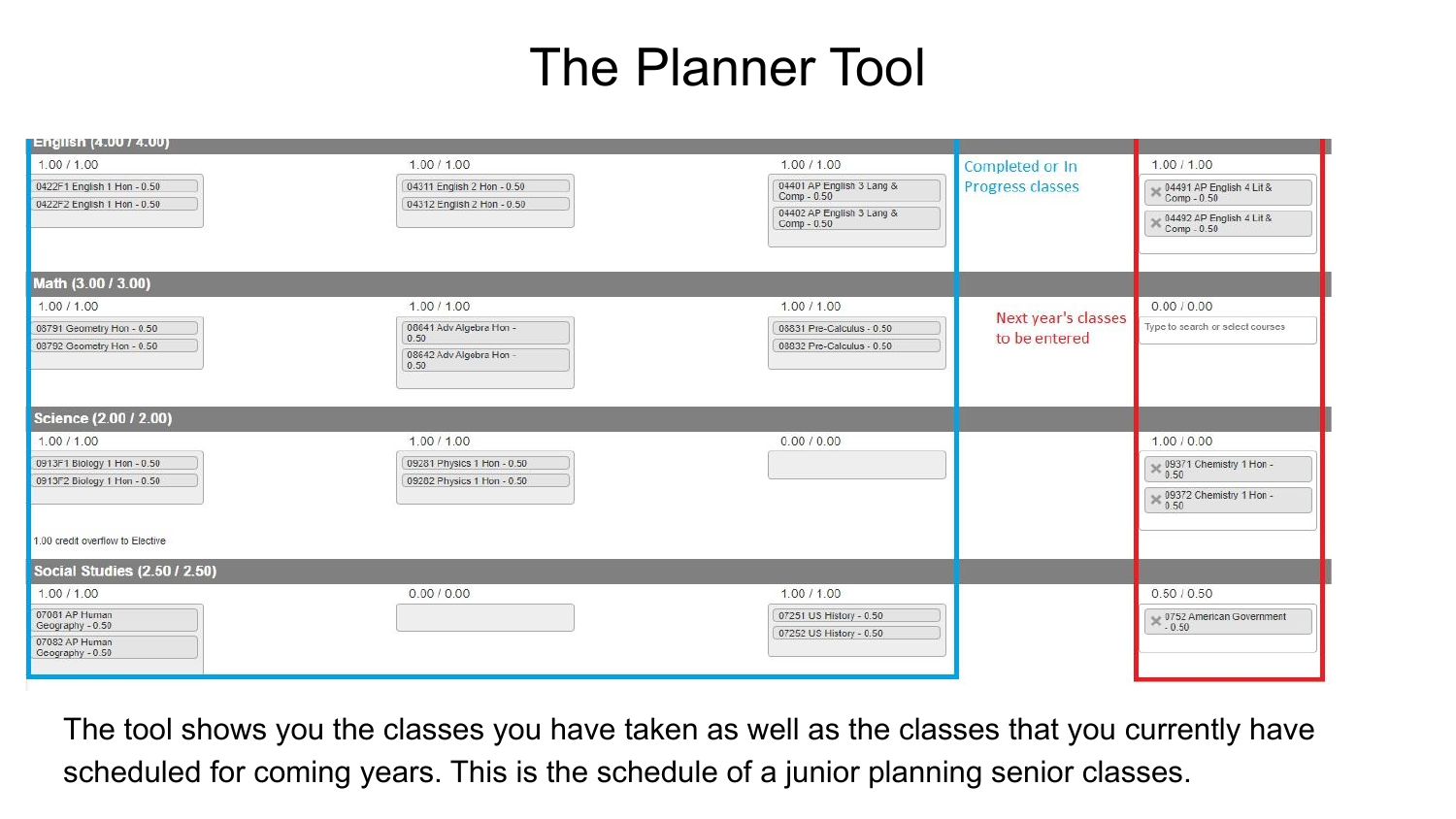# Selecting Classes<br>
To select a class, click in any of the<br>
boxes and a list of eligible classes w

#### $0.00 / 0.00$

Type to search or select courses 0873D2 Geometry (2 hr) - 1.00 08851 Pre-Calc/Trig Hon - 0.50 08852 Pre-Calc/Trig Hon - 0.50 08861 Transition to College Math -1.00 08881 AP Statistics - 0.50 08882 AP Statistics - 0.50 08911 AP Calculus AB - 0.50 08912 AP Calculus AB - 0.50 08941 Probability & Statistics - $0.50$ 



boxes and a list of eligible classes will drop down. Any ineligible classes will appear in gray.

Click on a class to add it to the schedule. If it is a year-long class, both semester courses should be added.

You may already have some classes entered. These are the default schedule and can be changed if you prefer an alternative. (e.g. AP English instead of English 4)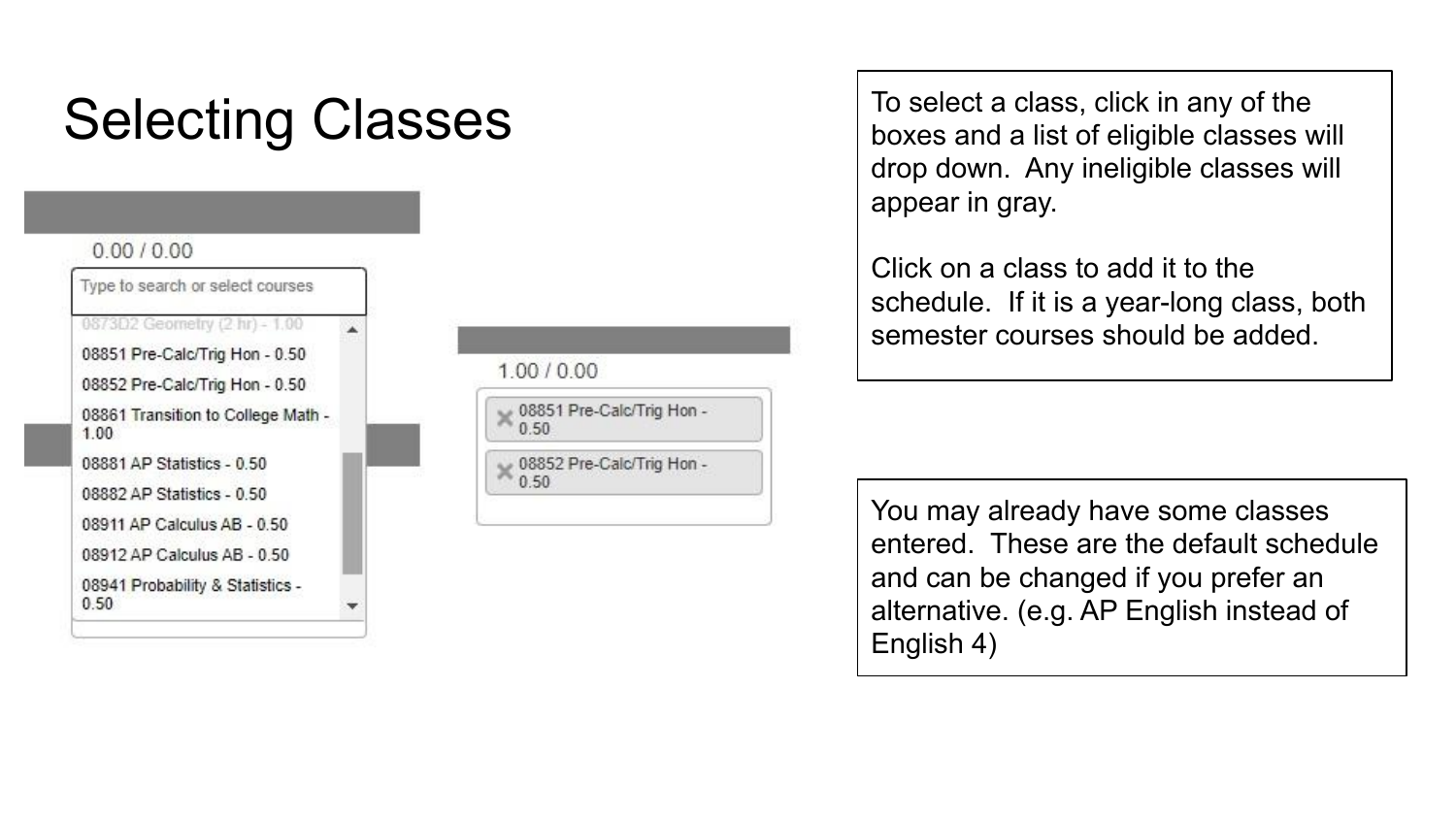# Selecting Classes cont.

#### 1 00 / 0 00



#### 200/000

| 0.50 | 04591 Theatrical Studies -   |
|------|------------------------------|
| 0.50 | 04592 Theatrical Studies -   |
|      | C 06231 AP Studio Art - 0.50 |
|      | 06232 AP Studio Art - 0.50   |

To delete a selected class, click the X next to the class you want to remove. This will also remove linked classes.

If there is a reason why a class cannot be selected, the class will appear in red and an alert will appear explaining why the class cannot be selected.

ALERT: 06231 AP Studio Art: Students must have successfully earned credits in Two Dimensional Art or Three Dimensional Art to be enrolled in this course. ALERT: 06232 AP Studio Art: Students must have successfully earned credits in Two Dimensional Art or Three Dimensional Art to be enrolled in this course.